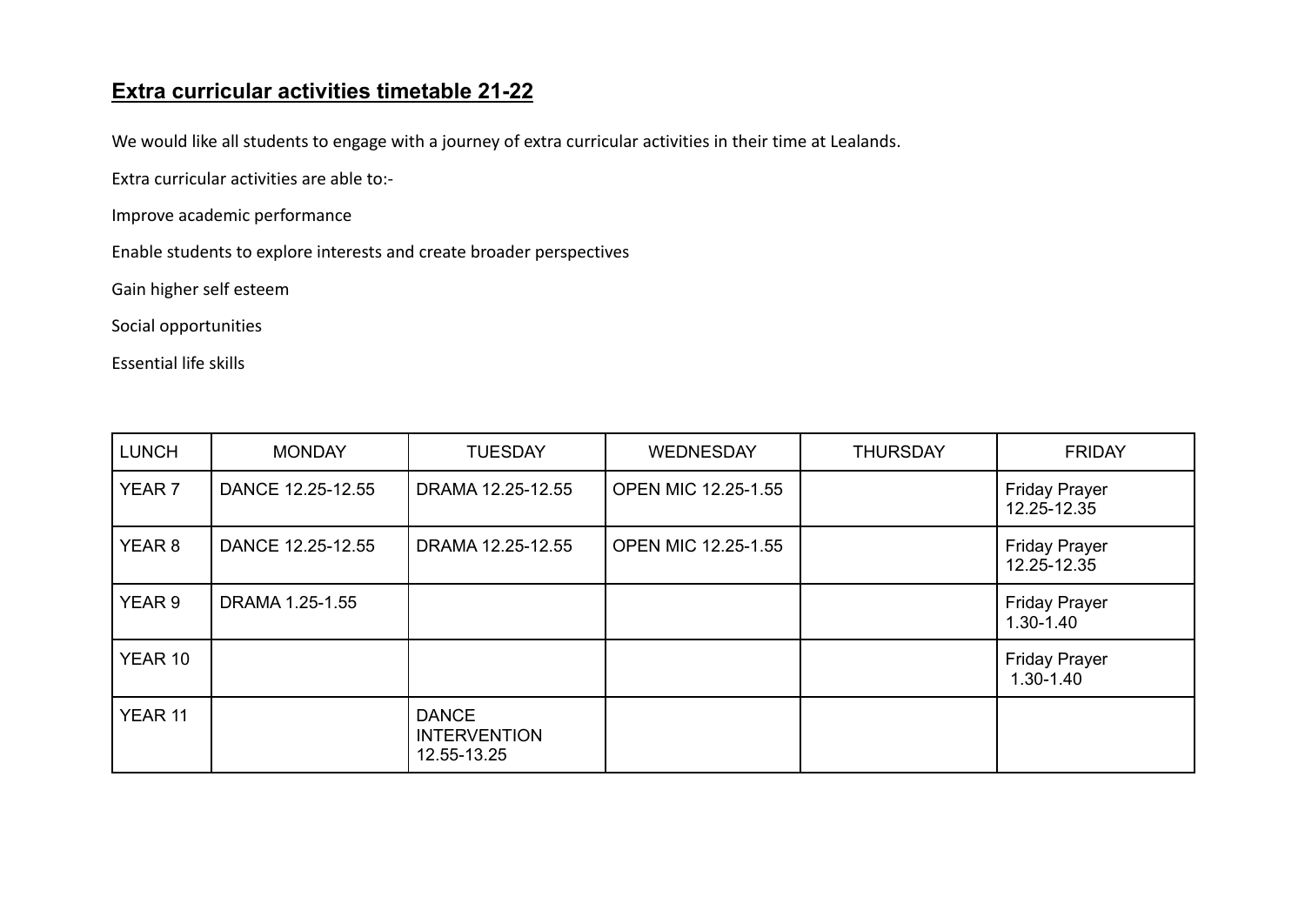| <b>AFTER</b><br><b>SCHOOL</b> | <b>MONDAY</b>       | <b>TUESDAY</b>                                                                                                                                           | <b>WEDNESDAY</b>                                                                                                                                                                                        | <b>THURSDAY</b>                                                                                                                                                                                                                                                                  | <b>FRIDAY</b> |
|-------------------------------|---------------------|----------------------------------------------------------------------------------------------------------------------------------------------------------|---------------------------------------------------------------------------------------------------------------------------------------------------------------------------------------------------------|----------------------------------------------------------------------------------------------------------------------------------------------------------------------------------------------------------------------------------------------------------------------------------|---------------|
| YEAR 7                        | Netball 3.00-4.00pm | <b>DANCE COMPANY</b><br>3.30-4.30<br>Board game club<br>3.00-4.00pm<br>Knitting know how<br>3.00-4.00pm<br><b>Extended Learning</b><br>(LRC) 3.00-4.00pm | <b>Mindfulness</b><br>3.00-3.30pm<br><b>Extended Learning</b><br>(Lit/Num Room)<br>3.00-4.00pm<br><b>BOYS basketball</b><br>3.00-4.00pm<br><b>GIRLS football</b><br>3.00-4.00pm<br>Football 3.00-4.00pm | <b>SCHOOL</b><br><b>PRODUCTION</b><br>3.30-4.45<br>Languages club<br>3.15-4.00pm<br><b>Creative Writing</b><br>3.15-4.00pm<br><b>Science Club</b><br>3.15-4.15pm<br><b>Extended Learning</b><br>(LRC) 3.00-4.00pm<br><b>GIRLS basketball</b><br>3.00-4.00pm<br>Rugby 3.00-4.00pm |               |
| YEAR <sub>8</sub>             | Netball 3.00-4.00pm | <b>DANCE COMPANY</b><br>3.30-4.30<br>Board game club<br>3.00-4.00pm<br>Knitting know how<br>3.00-4.00pm<br><b>Extended Learning</b><br>(LRC) 3.00-4.00pm | <b>Mindfulness</b><br>3.00-3.30pm<br><b>Extended Learning</b><br>(Lit/Num Room)<br>3.00-4.00pm<br><b>BOYS basketball</b><br>3.00-4.00pm<br><b>GIRLS football</b><br>3.00-4.00pm<br>Football 3.00-4.00pm | <b>SCHOOL</b><br><b>PRODUCTION</b><br>3.30-4.45<br>Languages club<br>3.15-4.00pm<br><b>Creative Writing</b><br>3.15-4.00pm<br><b>Science Club</b><br>3.15-4.15pm<br><b>Extended Learning</b><br>(LRC) 3.00-4.00pm<br><b>GIRLS basketball</b><br>3.00-4.00pm<br>Rugby 3.00-4.00pm |               |
| YEAR <sub>9</sub>             | Netball 3.00-4.00pm | <b>DANCE COMPANY</b><br>3.30-4.30<br><b>Extended Learning</b><br>(LRC) 3.00-4.00pm<br>Football 3.00-4.00pm                                               | <b>Mindfulness</b><br>3.00-3.30pm<br><b>Basketball (GIRLS</b><br>ONLY) 3.10-4.10pm<br><b>Extended Learning</b><br>(Lit/Num Room)<br>3.00-4.00pm                                                         | <b>SCHOOL</b><br><b>PRODUCTION</b><br>3.30-4.45<br>Languages club<br>3.15-4.00pm<br><b>Creative Writing</b><br>3.15-4.00pm                                                                                                                                                       |               |